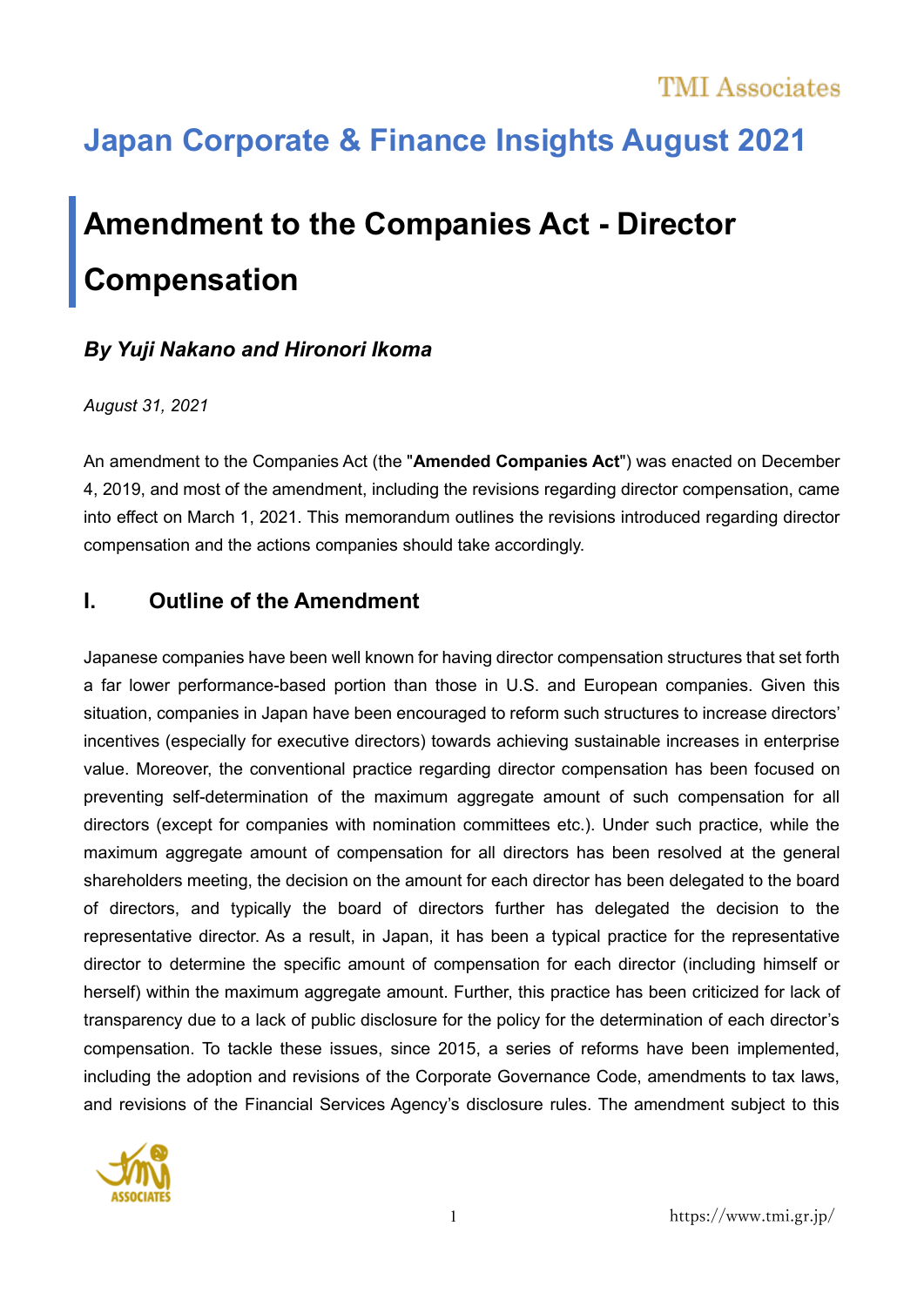# TMI Associates

article follows such effort at the Companies Act level, which is a fundamental hard law, aiming to facilitate implementation of the performance-based portion of director compensation, improve the transparency of the decision-making process for director compensation, and thereby strengthen corporate governance.

In relation to director compensation, the Amended Companies Act implements the following four main points:

### **1. Resolution of the Policy for Determining Each Director's Compensation**

The Amended Companies Act **obliges the board of directors of the following companies ("Listed Companies, Etc.") to decide (or resolve) the policy regarding the determination of compensation etc. for the individual directors** in order to improve the transparency of the process for determining director compensation (Article 361, Paragraph 7 of the Amended Companies Act) (companies with nominating committees etc. has already been subject to such obligation, and the Amended Companies Act expands the scope of the subject companies). Such obligation does not apply to companies which specifically stipulate the details of compensation for each director in their Articles of Incorporation or resolve the same at their shareholders meeting. In addition, directors who submitted to a shareholders meeting proposals to prescribe for or amend the compensation, whether it is a monetary compensation in fixed amount or not, must explain the reasons why such compensation is reasonable at such shareholders meeting (Article 361, Paragraph 4 of the Amended Companies Act).

- ✓ Company with Board of Auditors (limited to companies that are both a "Public Company" (Note 1) and a "Large Company" (Note 2)) that are required to submit annual securities reports to the Prime Minister with respect to its issued shares pursuant to Article 24, Paragraph 1 of the Financial Instruments and Exchange Act; or
- ✓ Company with Audit and Supervisory Committee

# **2. Clarification of Shareholders Meeting Resolution Matters regarding Shares and Stock Options as Director Compensation**

Under the pre-amendment laws, matters to be resolved at the shareholders meeting or set forth in the Articles of Incorporation for payment of non-monetary compensation (including direct issuance of shares or stock options as director compensation) were only stipulated as "specific details thereof," and it was unclear as to what extent of specification was required. Accordingly, instead of the direct

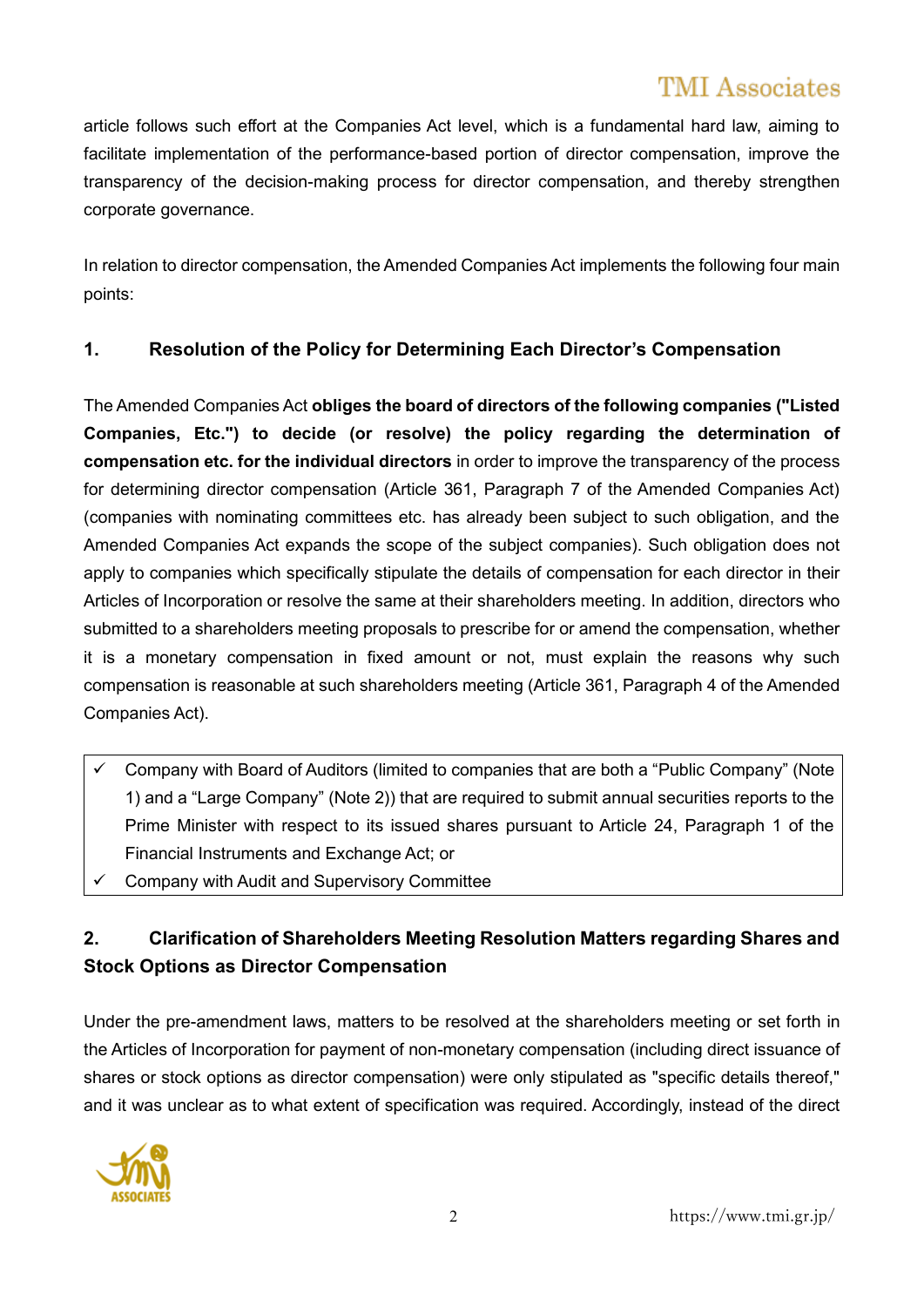# TMI Associates

issuance of shares or stock options as director compensation, a common practice for companies was to grant monetary compensation claim to directors, where the directors will use this claim as payment fund such as a contribution in kind (i.e., indirect issuance of shares or stock options) and receive shares or stock options from the company (Note 3). In this case, however, because the company is granting monetary claims to the directors, the number and other details of the shares or stock options to be issued were not required to be determined by the Articles of Incorporation or shareholders meeting, despite this substantially being issuance of shares or stock option, under the pre-amendment laws.

For similar purposes as explained in Section I.1. above, the Amended Companies Act has clarified that **companies contemplating issuing company shares to their directors as compensation (whether direct or indirect issuance of shares) must stipulate certain matters regarding the shares in their Articles of Incorporation or resolve the same at their shareholders meeting** (Article 361, Paragraph 1, Item 3 of the Amended Companies Act; Article 98-2 of the Enforcement Regulations of the Amended Companies Act). Such certain matters include (i) the maximum number of the shares; (ii) restrictions on the transfer of such shares by directors until the occurrence of certain trigger events, and the details of such events if applicable; and (iii) redemption of such shares without consideration upon the occurrence of certain trigger events and the details of such events if applicable. Similarly, **companies contemplating issuing stock options to their directors as compensation (whether direct or indirect issuance of stock options) must stipulate certain matters including the maximum number of the stock options** as well (Article 361, Paragraph 1, Item 4 of the Amended Companies Act; Article 98-3 of the Enforcement Regulations of the Amended Companies Act).

#### **3. Special Provisions for Shares and Stock Options as Director Compensation**

Under the pre-amendment laws, the issuance of shares always required the payment of contribution, so a technical solution was followed involving first granting a monetary compensation claim to the directors and then having such claim paid-in as a contribution in kind. Similarly, since under the preamendment laws, the exercise of stock options always required payment of contribution, the exercise price was typically set at JPY 1 per subject share to be issued.

The Amended Companies Act, aiming to enable legitimate and facilitated implementation of performance driven director compensation, **allows "Listed Companies"** (Note 4) **to issue shares for the purpose of director compensation without requiring the payment of any contribution in exchange for the issuance** (Article 202-2, Paragraphs 1 and 2 of the Amended Companies Act,



3 https://www.tmi.gr.jp/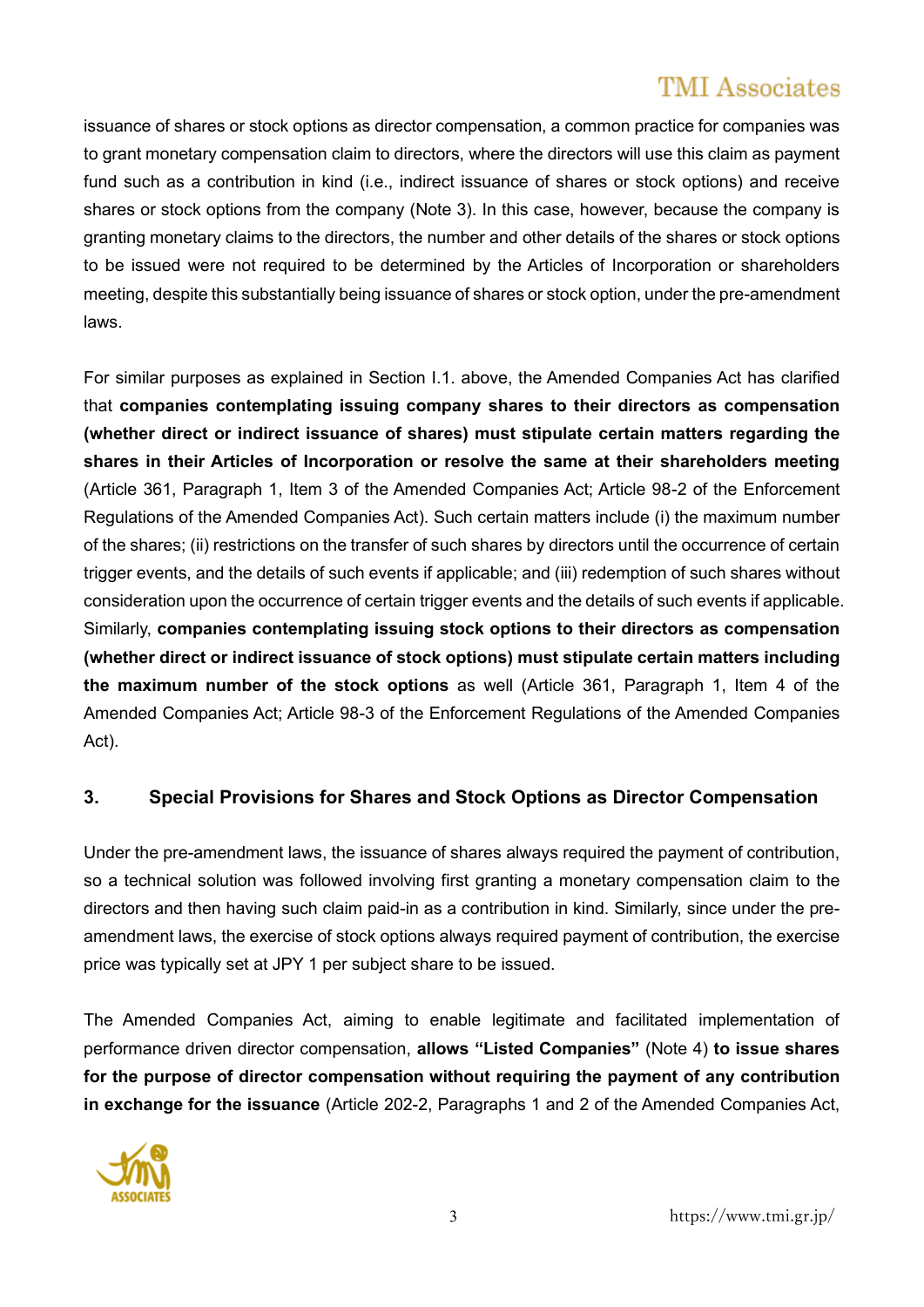etc.), and for the same purpose **allows Listed Companies to issue stock options, as director compensation, or in exchange for payment with director compensation, without requiring the payment of any contribution in exchange for the exercise of the stock options** (Article 236, Paragraph 3 of the Amended Companies Act, etc.).

#### **4. Enhanced Disclosure through Business Report**

The aforementioned matters regarding director compensation in a Public Company will be subject to disclosure through business reports (Article 119, Item 2 and Article 121, Items 4 to 6-3 of the Enforcement Regulations of the Amended Companies Act).

### **II. Actions Required**

In accordance with these amendments, relevant companies are required to take the following actions.

# **1. Resolve to Implement the Policy for Determining Each Director's Compensation**

As explained in Section I.1. above, **the board of directors of Listed Companies, Etc. must decide (or resolve) the policy regarding determination of the compensation, etc. for the individual directors** in principle (Article 361, Paragraph 7 of the Amended Companies Act). Therefore, Listed Companies, Etc. having not implemented the policy shall, after the effective date of the amendment (March 1, 2021), **promptly resolve to implement such policy**. **If Listed Companies, Etc. decide on the specific compensation of each director either without implementing or in violation of such policy, such decision will be regarded as illegal and invalid** (Note 5)**.**

The details of the policy that needs to be resolved are as shown below (Article 98-5 of the Enforcement Regulations of the Amended Companies Act):

**(a) (For performance-based compensation -- other than non-monetary compensation (together with indirect issuance of shares or stock options, "Non-Monetary Compensation, etc.") Policy regarding determination of the amount or calculation method of the compensation for each individual director;**

**(b) (For performance-based compensation) Policy regarding determination of the performance indicators, and the amount or calculation method of the performance-based** 

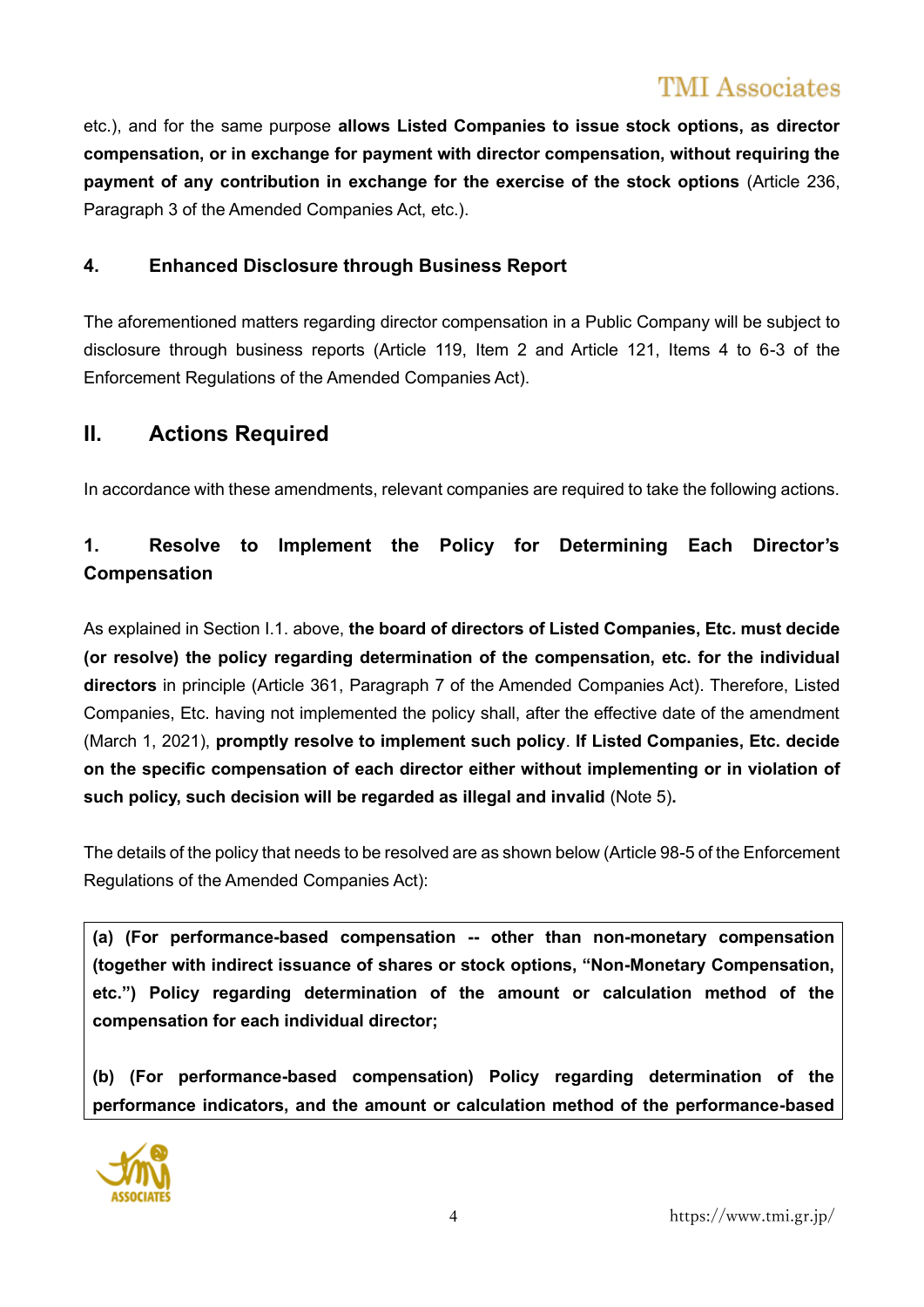**compensation;**

**(c) (For Non-Monetary Compensation, etc.) Policy regarding determination of the type of compensation, and the amount or quantity or calculation method;**

**(d) Policy regarding determination of the ratio of each type of compensation listed in Items (a), (b) and (c) above among the total compensation amount for each individual director;**

**(e) Policy regarding determination of the timing and conditions for paying the compensation;**

**(f) (If the determination of the details of the compensation for each individual director is to be subdelegated to a director or another third party, the following matters regarding the third party subdelegate:**

- ➢ **Name, or position or responsibility**
- ➢ **Details of the subdelegated authority**
- ➢ **If any measures will be implemented to ensure appropriate exercise of the subdelegated authority, then such details;**

**(g) Method to determine the details of compensation for each individual director (other than the matters listed above); and**

**(h) In addition to the matters listed above, other important matters regarding determination of the details of compensation for each individual director**

# **2. Review the Necessity of Re-resolving Shares and Stock Options as Director Compensation.**

As described in Section I.2. above, with respect to shares and stock options as director compensation, the matters to be resolved at the shareholders meeting or set forth in the Articles of Incorporation, including the maximum number of shares or stock options, have been clarified. Therefore, **companies with shares or stock options as director compensation shall consider whether all matters required to be resolved are covered, and if not, shall re-resolve the uncovered matters at the shareholders meeting**.

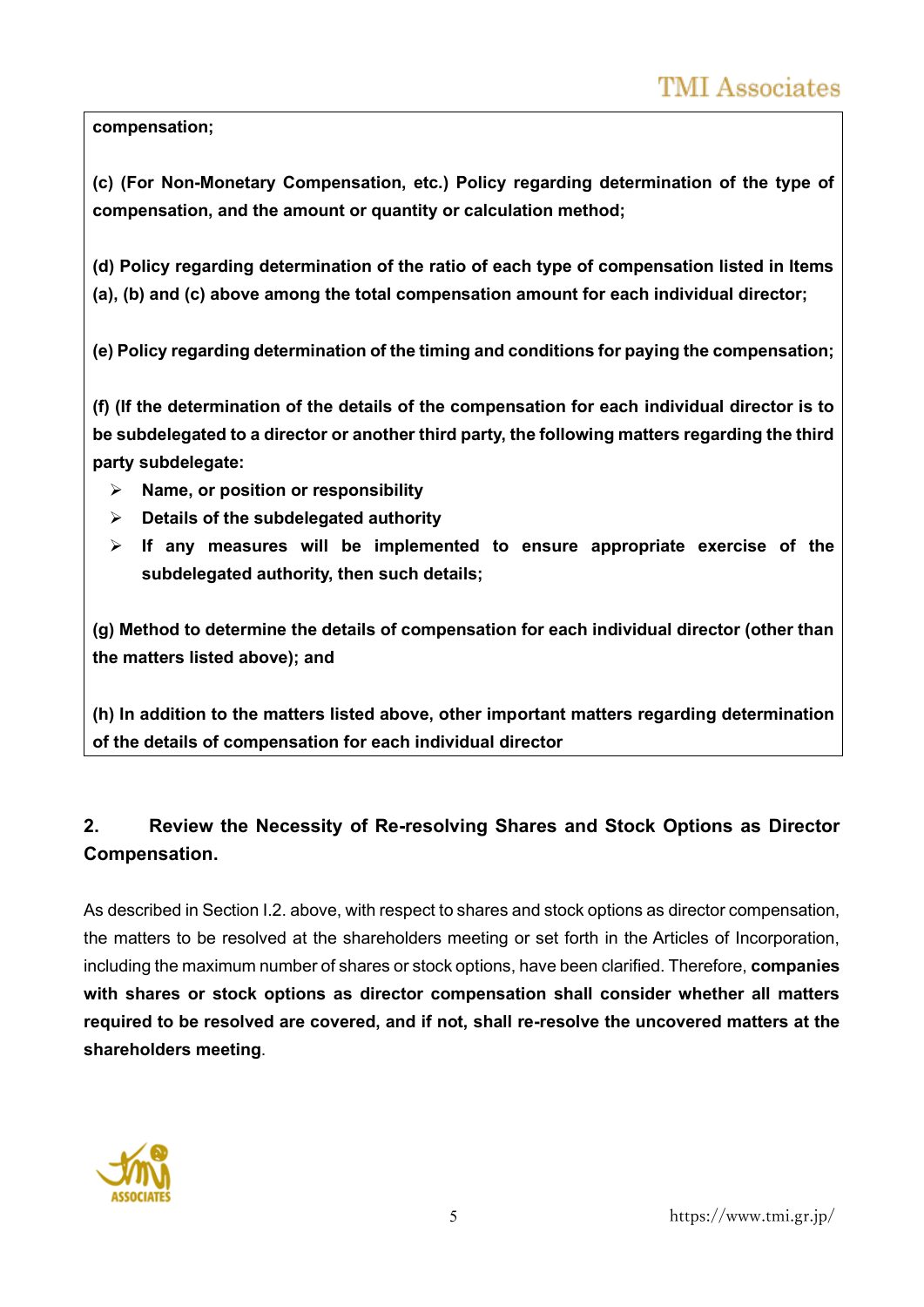### **3. Compliance Regarding the Business Report**

In relation with Section I.4. above, according to the Ordinance of the Ministry of Justice, the primary matters to be reported in the Business Report are as follows (Article 119, Item 2 and Article 121, Items 4 to 6-3 of the Enforcement Regulations of the Amended Companies Act):

**(a) Total amount of compensation per respective group of directors, accounting advisors, auditors and executive officers (the respective total amount of performance-based compensation; non-monetary compensation and other types of compensation, as applicable) and the number of individuals per group**

**(b) (For performance-based compensation, if any) The following matters:**

- ➢ **Details of the performance indicators, and reason for selecting such performance indicators**
- ➢ **Method of calculating the amount or quantity of the performance-based compensation, etc.**
- ➢ **Experience regarding the use of such performance indicators**

**(c) (For non-monetary compensation, etc.) Details of the non-monetary compensation, etc.**

**(d) Following matters concerning the Articles of Incorporation or the shareholders meeting resolution regarding compensation for the company's directors or officers:**

- ➢ **The day when the relevant provision of the Articles of Incorporation was implemented or the day of the shareholders meeting resolution**
- ➢ **Outline of the content thereof**
- ➢ **Number of applicable directors or officers**

**(e) If the policy regarding the method to determine the details of the compensation for each individual director is implemented, then the following matters:**

- ➢ **Method of deciding the policy**
- ➢ **Outline of the policy**
- ➢ **The reason why the board of directors (or the compensation committee if the company is a company with nominating committees etc.) judged that the details of the compensation for each individual director for the relevant fiscal year are in accordance with the implemented policy**

**(f) If the company implements policies other than the policy referred to in (e) above, the** 

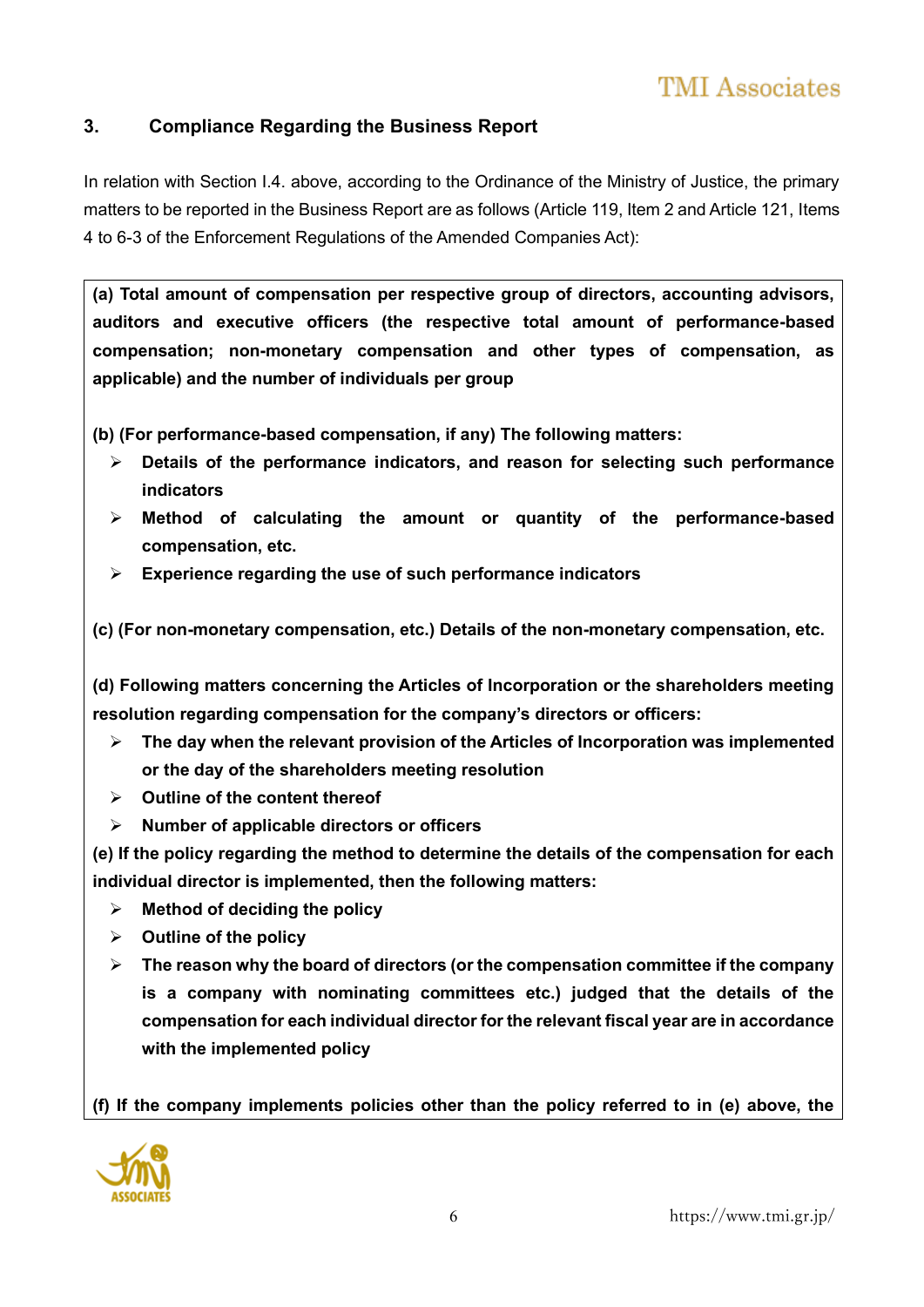**method for determining the policy and the outline of the policy**

**(g) If a director or another third party subdelegated by the board of directors to decide the compensation for individual directors has decided the same, such fact and the following matters regarding the third party subdelegate:**

- ➢ **Name, position and responsibility**
- ➢ **Details of the subdelegated authority**
- ➢ **Reason for subdelegating the authority to the person**
- ➢ **If any measures have been implemented to ensure appropriate exercise of the subdelegated authority, then such details**

Among the Public Companies which owe this disclosure obligation through the business report, most listed companies should have already disclosed many of the above items in their annual securities reports, in accordance with the Cabinet Office Ordinance to partially amend the Cabinet Office Ordinance on Disclosure of Corporate Affairs, etc. (Cabinet Office Ordinance No. 3 of 2019). Therefore, this amendment should not have any significant impact on the disclosure practices of listed companies (however, please be careful because the information required to be disclosed in the business report and the annual securities report do not completely coincide). On the other hand, among the Public Companies, unlisted companies which does not owe the obligation to disclose annual security reports may be significantly impacted (Note 6).

Based on the transitional measures under the Amended Companies Act, companies whose accounting period ends on or before February 2021 will be entitled to a one-year grace period before being required to disclose the additional information pursuant to the amendment.

#### **4. Compliance Regarding the Annual Securities Report**

In the "Compensation, etc. of directors or officers" section of the annual securities report, listed companies are required to disclose **the details of the policy regarding determination of the directors' and officers' compensation amount or the calculation method and its determination method** as of the date of submission of the annual securities report (or, if no policy is implemented, then a statement to that effect) (Note 7).

Accordingly, **given that listed companies are required to disclose in their annual securities report the policy regarding determination of the amount of compensation etc. for each individual director** as explained in Section I.1. above, **if a listed company resolves a policy that** 



7 https://www.tmi.gr.jp/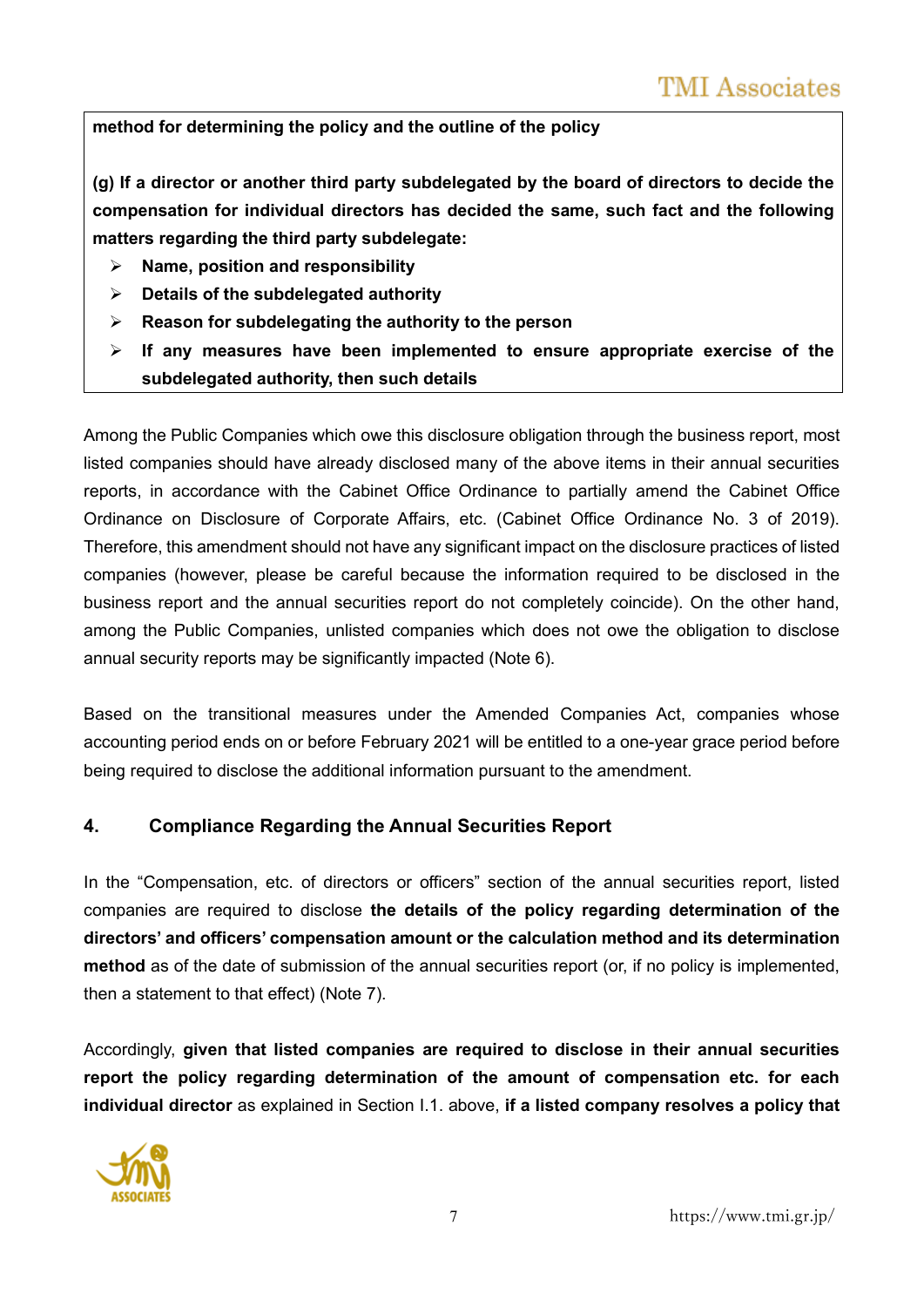#### **alters the previous policy, such alteration shall be disclosed**.

#### **5. Compliance Regarding the Corporate Governance Report etc.**

From prior to effectuation of the Amended Companies Act, for companies listed on the First or Second Section of the Tokyo Stock Exchange, the Corporate Governance Code (revised as of June 1, 2018, and the same applies to the revision as of June 11, 2021) have encouraged the disclosure of the "**Policy and Procedure for the Board of Directors' Determination of the Compensation for Management Executives and Directors**" (Corporate Governance Code Principle 3-1(iii)) through materials such as the Corporate Governance Report.

Therefore, if such listed companies resolve a policy pursuant to Section I.1. above that alters the previous policy, the relevant description of the Corporate Governance Report or another material where the previous policy was disclosed shall be updated.

Note 1: "Public Company" means a company with no transfer restrictions on all or part of its issued shares.

Note 2: "Large Company" means a company whose stated capital is JPY 500 million yen or more or whose total liabilities are JPY 20 billion yen or more on its balance sheet as of the end of the most recent fiscal year.

Note 3: Prior to the enforcement of the Amended Companies Act, when granting stock compensation to directors, companies first granted a monetary compensation claim, then had such claim paid-in as a contribution in kind and issued the shares. Similarly, when granting stock options, under certain structures, companies first granted a monetary compensation claim, then had such claim set-off against the obligation to pay-in at the issuance and issued the stock options. Under the Amended Companies Act it is possible to continue to apply these methods, and in such circumstances it has been clarified that certain matters must be prescribed regarding the shares or stock options to be issued in exchange for payingin or setting-off the monetary compensation claims (Article 361, Paragraph 1, Item 5 of the Amended Companies Act; Article 98-4 of the Enforcement Regulations of the Amended Companies Act).

Note 4: "Listed Companies" here means stock companies that issues shares listed on a financial instruments exchange as prescribed in Article 2, Paragraph 16 of the Financial Instruments and Exchange Act.

Note 5: Toshikazu Takebayashi, "Q&A Amended Companies Act of 2019" at page 78 (Shojihomu, 2020).

Note 6: Hiroaki Takagi et al., "Amendment Regarding Director Compensation, etc." (Jyunkan Shojihomu Vol. 2232) at



8 https://www.tmi.gr.jp/